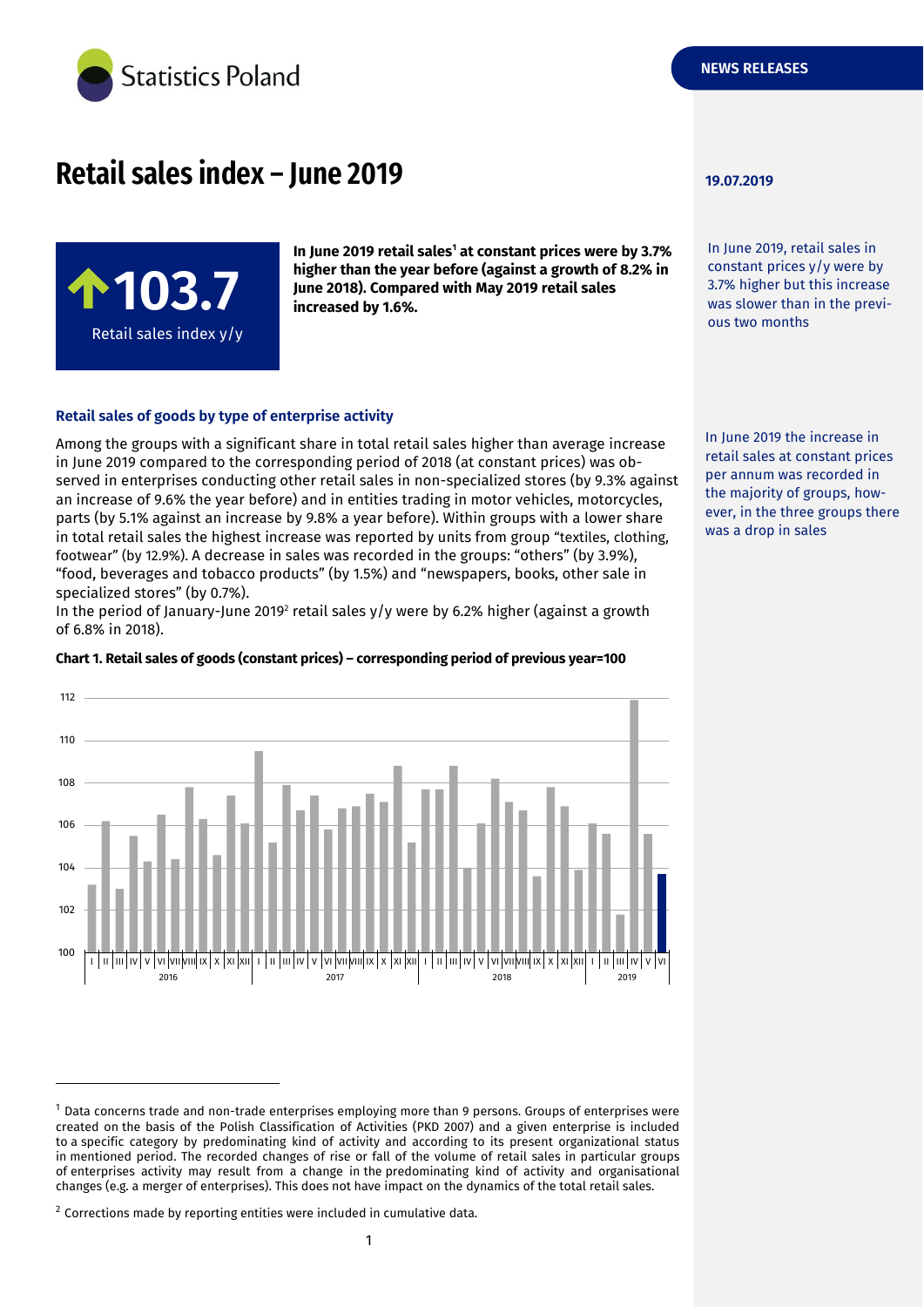# **Table 1. Index numbers of retail sales (constant prices)**

|                                                        | VI 2019    | I-VI 2019   |               |
|--------------------------------------------------------|------------|-------------|---------------|
| Specification                                          |            |             |               |
|                                                        | V 2019=100 | VI 2018=100 | I-VI 2018=100 |
| <b>TOTAL</b>                                           | 101.6      | 103.7       | 106.2         |
| of which:                                              |            |             |               |
| Motor vehicles, motorcycles, parts                     | 100.7      | 105.1       | 110.6         |
| Solid, liquid and gaseous fuels                        | 102.2      | 102.9       | 102.9         |
| Food, beverages and tobacco products                   | 100.9      | 98.5        | 101.5         |
| Other retail sale in non-specialized stores            | 102.9      | 109.3       | 109.7         |
| Pharmaceuticals, cosmetics, orthopaedic<br>equipment   | 96.1       | 108.2       | 108.8         |
| Textiles, clothing, footwear                           | 121.2      | 112.9       | 109.3         |
| Furniture, radio, TV and household appli-<br>ances     | 99.8       | 108.9       | 116.0         |
| Newspapers, books, other sale in specialized<br>stores | 99.4       | 99.3        | 102.6         |
| Others                                                 | 96.9       | 96.1        | 102.8         |

In the period of January-June 2019 the retail sales index in constant prices y/y amounted to 106.2

# **Table 2. Index numbers of retail sales (current prices)**

| Specification                                            | VI 2019    |             | $I - VI 2019$ |                   |
|----------------------------------------------------------|------------|-------------|---------------|-------------------|
|                                                          | V 2019=100 | VI 2018=100 | I-VI 2018=100 | Structure<br>in % |
| <b>TOTAL</b>                                             | 101.5      | 105.3       | 107.5         | 100.0             |
| of which:                                                |            |             |               |                   |
| Motor vehicles, motorcycles, parts                       | 100.8      | 101.7       | 106.6         | 9.7               |
| Solid, liquid and gaseous fuels                          | 102.2      | 105.8       | 107.7         | 15.6              |
| Food, beverages and tobacco products                     | 101.2      | 103.3       | 104.5         | 25.4              |
| Other retail sale in non-specialized stores              | 102.5      | 109.6       | 110.1         | 11.5              |
| Pharmaceuticals, cosmetics, orthopaedic<br>equipment     | 96.3       | 110.2       | 110.5         | 6.9               |
| Textiles, clothing, footwear                             | 119.9      | 111.2       | 106.9         | 6.3               |
| Furniture, radio, TV and household appli-<br>ances       | 99.5       | 109.2       | 116.7         | 8.6               |
| Newspapers, books, other sale in special-<br>ized stores | 98.9       | 99.6        | 103.2         | 4.9               |
| Others                                                   | 96.7       | 97.7        | 104.0         | 9.6               |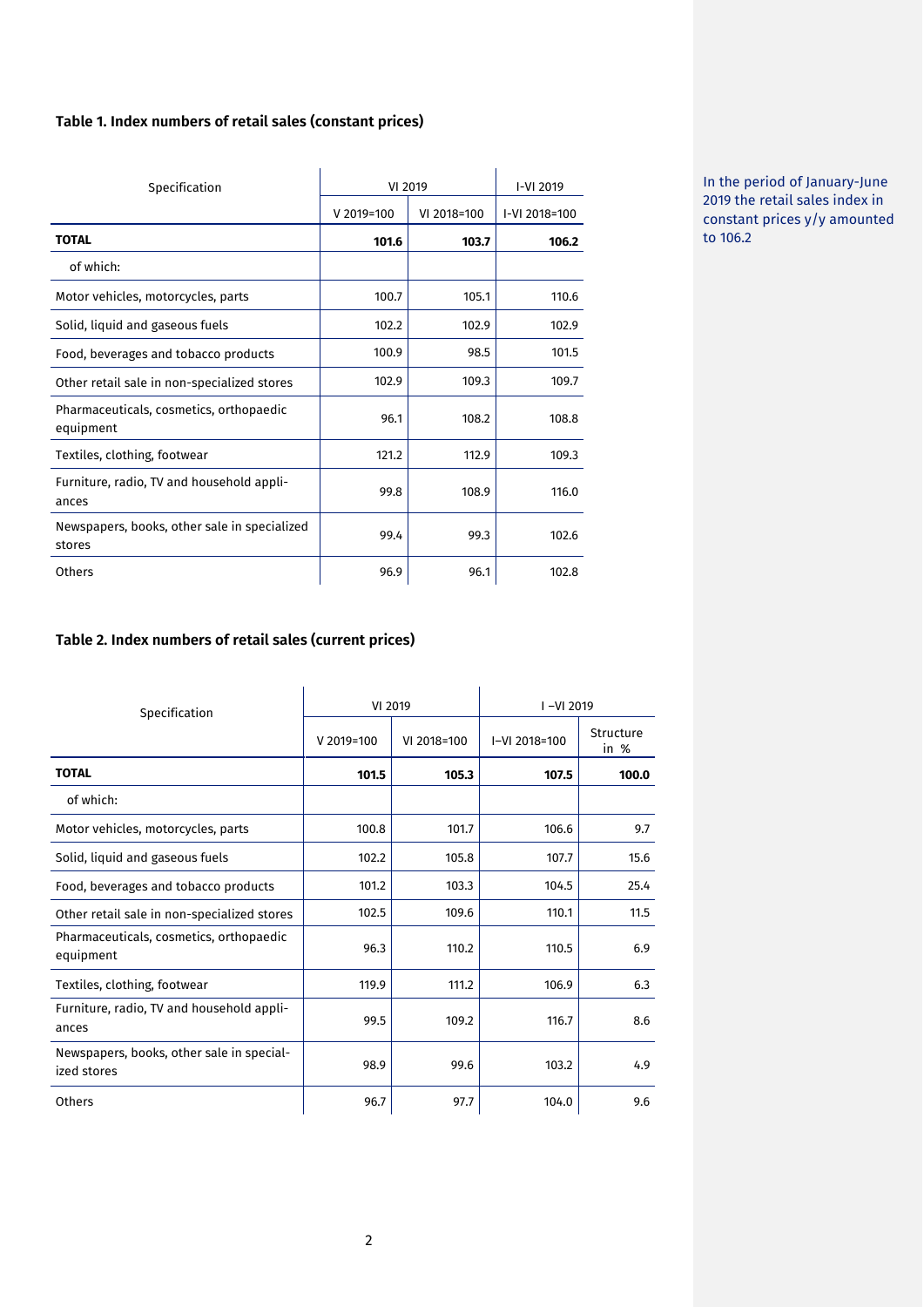

# **Chart 2. Retail sales of goods in June 2019 by type of enterprise activity (constant prices) – corresponding period of previous year=100**

## **Retail sales seasonally adjusted**

After eliminating the seasonal factors, retail sales at constant prices in June 2019 were by 1.9% higher in comparison to May 2019.





In June 2019, there was an increase of 1.9% in retail sales seasonally adjusted in comparison with May 2019